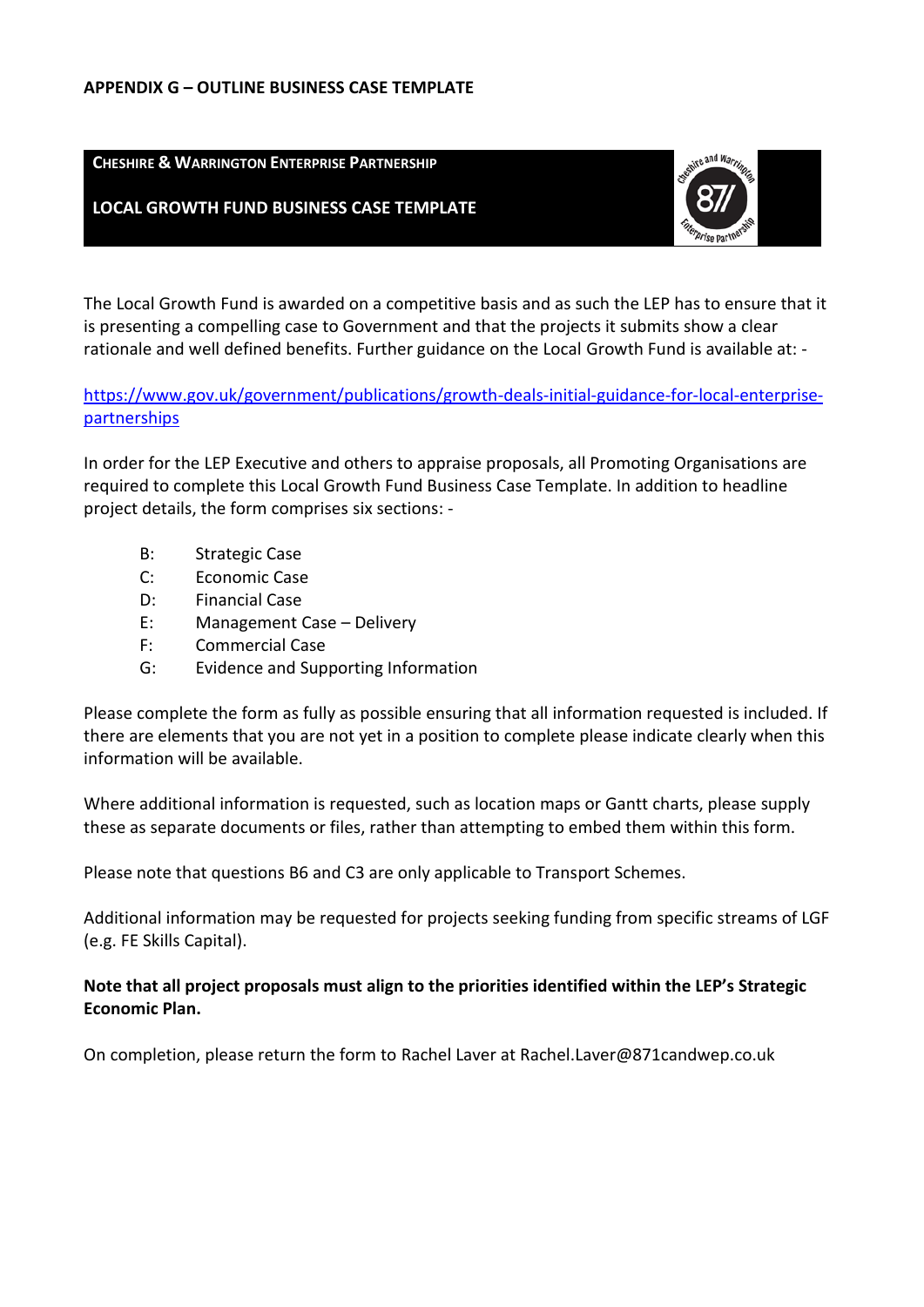# **Section A: Scheme Details**

This section asks you for basic information on your scheme, including a brief description, type of scheme, scheme location and contact details for further information.

| <b>A1: Scheme Name</b>               | Life Science Fund                                                                                                                                                                                                                                                                                                                                                                                                                                                                                                                                                                                                                                                                                                                                                                                                                                                                                                                                                                                                                                         |
|--------------------------------------|-----------------------------------------------------------------------------------------------------------------------------------------------------------------------------------------------------------------------------------------------------------------------------------------------------------------------------------------------------------------------------------------------------------------------------------------------------------------------------------------------------------------------------------------------------------------------------------------------------------------------------------------------------------------------------------------------------------------------------------------------------------------------------------------------------------------------------------------------------------------------------------------------------------------------------------------------------------------------------------------------------------------------------------------------------------|
| <b>A2: Promoting</b><br>Organisation | CWLEP, GMCA and Bruntwood                                                                                                                                                                                                                                                                                                                                                                                                                                                                                                                                                                                                                                                                                                                                                                                                                                                                                                                                                                                                                                 |
| A3. Accountable Body                 | Please provide details of the project's Accountable Body (if different<br>from the Promoting Organisation)<br><b>Cheshire East Council (CEC)</b>                                                                                                                                                                                                                                                                                                                                                                                                                                                                                                                                                                                                                                                                                                                                                                                                                                                                                                          |
| A4: Main Point of<br>Contact         | Please provide full contact details of the person who should we contact<br>for further information on your scheme?<br>Rachel Laver - CWLEP                                                                                                                                                                                                                                                                                                                                                                                                                                                                                                                                                                                                                                                                                                                                                                                                                                                                                                                |
| A5: Type of Scheme                   | Please indicate the type of scheme being submitted<br>Transport infrastructure<br>Regeneration<br>Enabler<br>Other (please specify): Life Science                                                                                                                                                                                                                                                                                                                                                                                                                                                                                                                                                                                                                                                                                                                                                                                                                                                                                                         |
| A6: Scheme<br><b>Description</b>     | Please give a brief description of your scheme (in no more than 100<br>words)<br>CWLEP invested £10m of Local Growth Funding in the Cheshire and<br>Greater Manchester Life Science Fund in 15/16, alongside, CEC, GMCA<br>and Bruntwood, creating a £31m fund. This fund will now close to new<br>investment in September.<br>We would like to contribute £10m towards the establishment of a new<br>fund, alongside Bruntwood and GMCA on a pari-passu basis. It is<br>proposed that the new fund should cover the whole of Cheshire and<br>Warrington and not just Cheshire to allow for maximum flexibility. The<br>expectation is that most of the investments in Cheshire and Warrington<br>will be at Alderley Park.<br>It is proposed that the new fund will run for a 15 year period with a five<br>year investment period, and up to 40% reserved for follow on<br>investments from this fund.<br>We would anticipate some companies that have received funding from<br>the existing Life Science fund to apply for funding from this new fund. |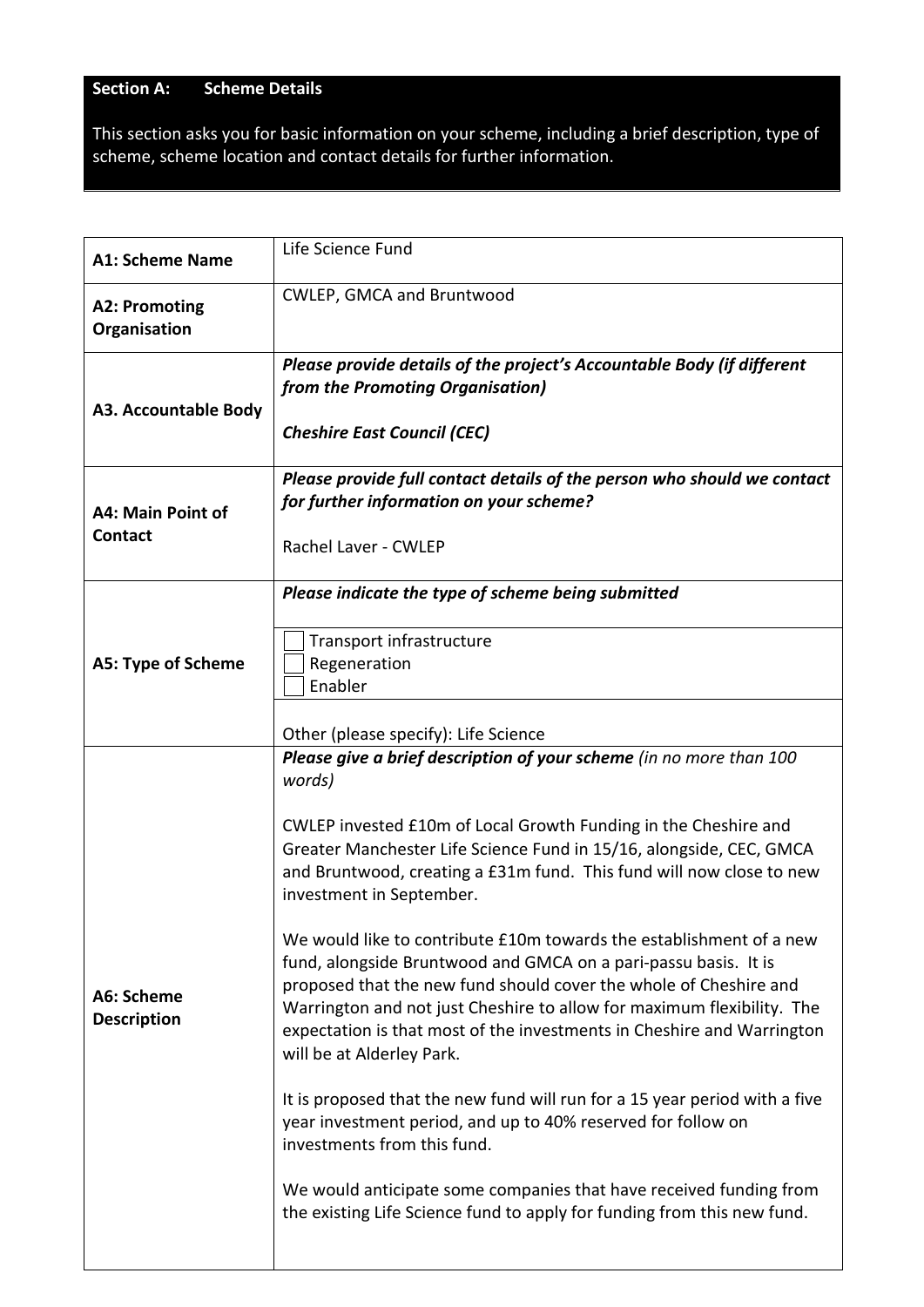|                               | Please indicate the total capital cost of your project                                                                                                                                                                                                                                                                       |
|-------------------------------|------------------------------------------------------------------------------------------------------------------------------------------------------------------------------------------------------------------------------------------------------------------------------------------------------------------------------|
| <b>A7: Total Project Cost</b> |                                                                                                                                                                                                                                                                                                                              |
|                               | £50m + £60k development costs.                                                                                                                                                                                                                                                                                               |
|                               | Please confirm the total amount of funding requested                                                                                                                                                                                                                                                                         |
|                               | <b>£10m capital</b> of which £5m could be ringfenced from expected returns<br>from the existing fund which are not guaranteed and therefore, it should<br>be clear that the LEP is being asked to underwrite the whole £10m<br>contribution.                                                                                 |
| A8: Funding                   | The LEP has included the funding request in the Spending Review paper.                                                                                                                                                                                                                                                       |
| Requested                     | The LEP's contribution to the existing fund was funded out of LGF1. It is<br>feasible that funding for a new fund could come from a new funding<br>source e.g. the Shared Prosperity fund (new name expected).                                                                                                               |
|                               | £20k for development costs.                                                                                                                                                                                                                                                                                                  |
|                               | 20% Percentage of total project costs                                                                                                                                                                                                                                                                                        |
| <b>A9: Geographical Area</b>  | Please provide a short description of area covered by the Scheme (in no<br>more than 100 words)                                                                                                                                                                                                                              |
|                               | It is proposed that the new fund would cover all of GMCA and Cheshire<br>and Warrington.                                                                                                                                                                                                                                     |
|                               | It is likely that investment in Cheshire and Warrington would be<br>concentrated at Alderley Park, with potential for investment in<br>companies based at Birchwood Park and Thornton Science Park.                                                                                                                          |
|                               | Please supply a location map and where possible a map showing the<br>site boundary (and Mapinfo Table(s) where available). If possible<br>please highlight existing transport infrastructure and other points of<br>particular interest to the bid e.g. development sites, areas of existing<br>employment, constraints etc. |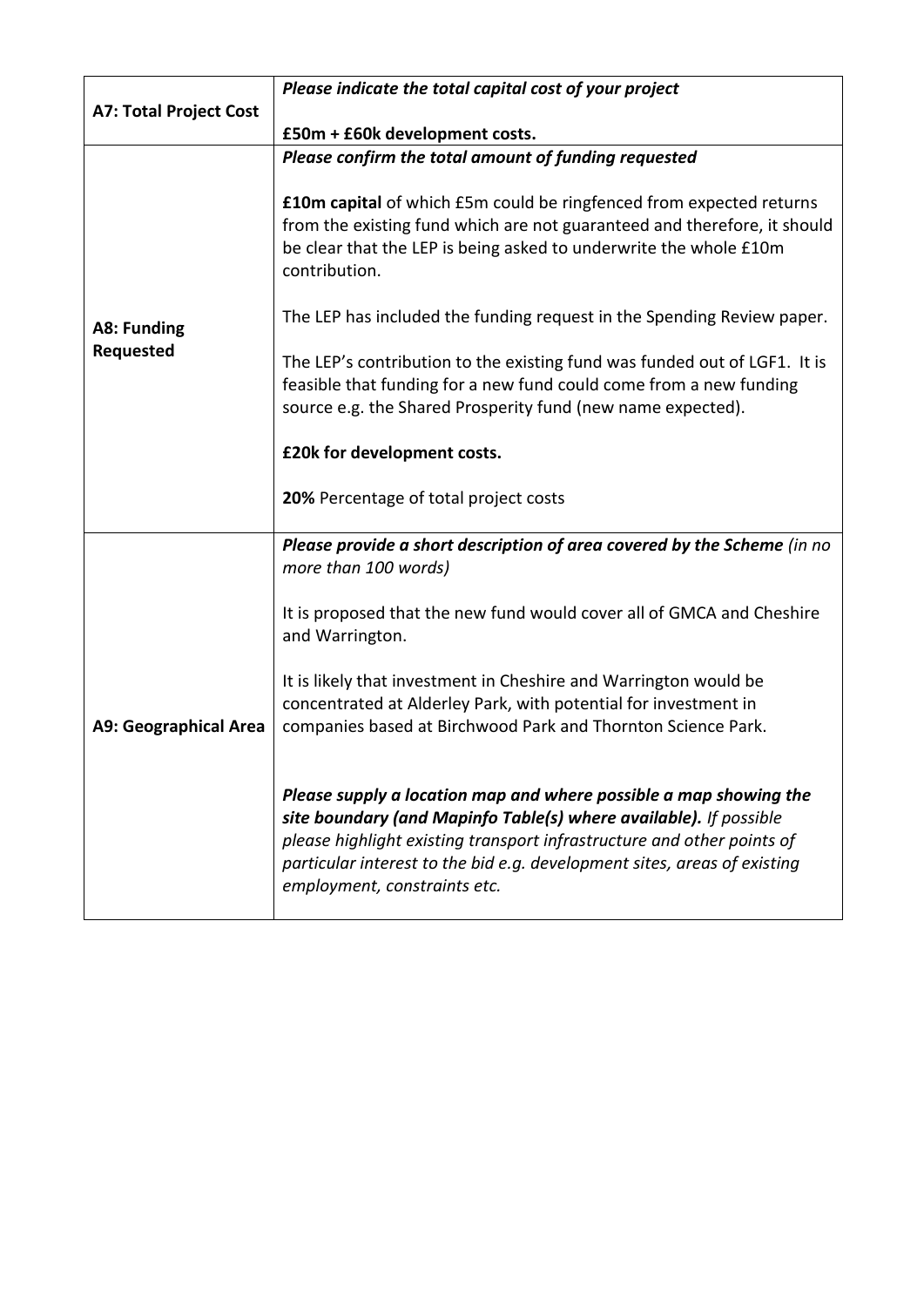|                                                | Please select which strategic priorities the scheme aims to support.<br>Please select all categories that apply.                                                                                                                                                                                               |
|------------------------------------------------|----------------------------------------------------------------------------------------------------------------------------------------------------------------------------------------------------------------------------------------------------------------------------------------------------------------|
| A10: Alignment to<br><b>Strategic Economic</b> | <b>Constellation Partnership</b><br><b>Cheshire Science Corridor</b><br>Crewe High Growth City<br><b>Warrington New City</b><br>Mersey Dee Economic Alliance<br>Other(s), Please specify $-$                                                                                                                   |
| <b>Plan and National</b><br><b>Policies</b>    | The project would have an excellent fit with the LEP's Draft Local<br>Industrial Strategy and is identified as a potential priority in the LEP<br>Science and Innovation Strategy.<br>Please provide evidence of how your proposal also aligns with and<br>supports relevant National policies or initiatives. |
| <b>B:</b><br><b>Strategic Case</b>             |                                                                                                                                                                                                                                                                                                                |

This section should set out in more detail the rationale for making the investment and evidence on the strategic fit of the Scheme.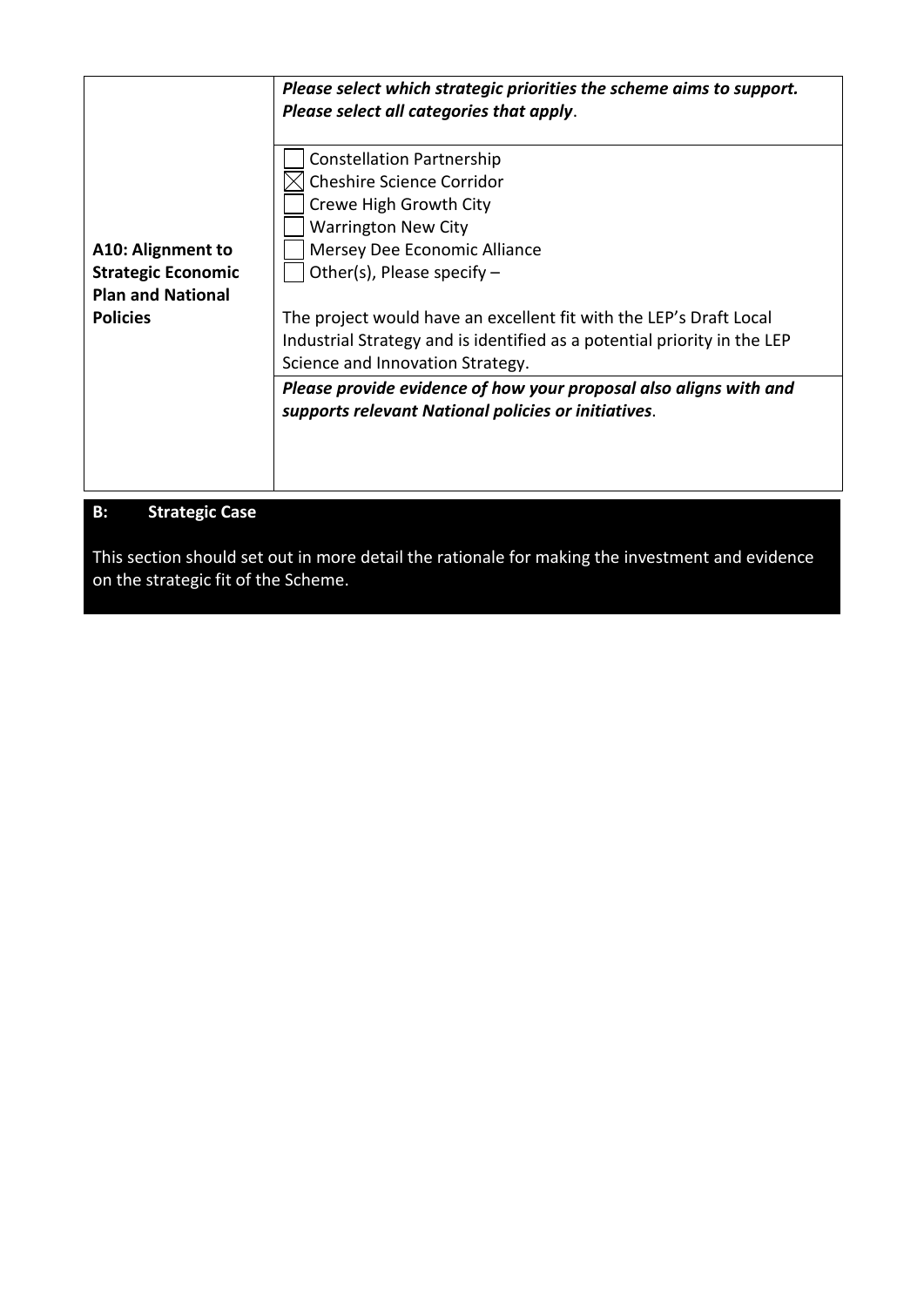|                                                                                                                          | What are the current problems or market failures to be addressed by<br>your Scheme? (Describe any economic, transport, skills,<br>environmental, social problems or opportunities which will be<br>addressed by the scheme). Please provide quantitative examples of<br>how the problems will be addressed by your Scheme.<br>(Limit: 1 side of A4).                                                                                                                                                                                                                                                                                                                                                                                                                                                                                                                                                                 |
|--------------------------------------------------------------------------------------------------------------------------|----------------------------------------------------------------------------------------------------------------------------------------------------------------------------------------------------------------------------------------------------------------------------------------------------------------------------------------------------------------------------------------------------------------------------------------------------------------------------------------------------------------------------------------------------------------------------------------------------------------------------------------------------------------------------------------------------------------------------------------------------------------------------------------------------------------------------------------------------------------------------------------------------------------------|
|                                                                                                                          | The project will help attract new life science businesses and help grow<br>businesses already in the area, creating high value jobs, increasing GVA<br>and bringing supply chain benefits. The initial Fund is recognised as<br>having driven growth in the sector, and for this momentum to be<br>maintained it is important to secure follow on funding to further the<br>development of investments funded under the first fund and support<br>new investments. Without this funding the potential benefits of these<br>businesses will be lost. The investments may fail, leading to job losses or<br>the companies may choose to move to another region where they can<br>access support.                                                                                                                                                                                                                       |
|                                                                                                                          | In Cheshire and Warrington we are lucky to have the largest research<br>and development bio-medical campus in the country at Alderley Park. It<br>is also one of three "Lighthouse Labs" established to provide COVID<br>testing.                                                                                                                                                                                                                                                                                                                                                                                                                                                                                                                                                                                                                                                                                    |
| <b>B1: Current LEP</b><br><b>Challenges / Market</b><br>Failures /<br><b>Opportunities</b><br><b>Addressed by Scheme</b> | Through the establishment of previous bio-medical funds in the region,<br>Cheshire and Warrington and Manchester has a growing reputation in<br>the bio-medical sector and has been able to attract a high number of<br>businesses to the area. In the period 2014 - 2019 Cheshire and<br>Warrington attracted 35% of all life science investments in the north<br>(£63m out of a total £181m).                                                                                                                                                                                                                                                                                                                                                                                                                                                                                                                      |
|                                                                                                                          | Providing further funding to support the sector will enable this growth<br>to continue and cement the reputation of the region as a place to do<br>bio-medical investments and further strengthen the cluster.                                                                                                                                                                                                                                                                                                                                                                                                                                                                                                                                                                                                                                                                                                       |
|                                                                                                                          | The project has an excellent strategic fit with the Strategic Economic<br>Plan, the LEP's Science and Innovation Strategy and the draft local<br>Industrial Strategy (LIS). Life Sciences is one of the 'super strengths'<br>identified within the LIS, identifying the sector as key area to grow and<br>one of the only sectors which has seen positive growth in both GVA and<br>productivity in recent years. As life science jobs are typically far higher<br>than value than the average the sector could make a significant<br>contribution to making Cheshire and Warrington a £50bn economy by<br>2050 and increasing the number of high value jobs. To this end the LIS<br>identifies specific activity, to "work with Partner LEPs to explore options<br>to develop a successor to the £31 million Greater Manchester and<br>Cheshire Life Sciences Fund to support continued growth in the<br>industry". |
|                                                                                                                          | The project would also benefit and complement the Enterprise Zone by<br>helping attract further businesses to Alderley Park and potentially to<br>Birchwood and Thornton, showing good alignment between different<br>areas of LEP activity.                                                                                                                                                                                                                                                                                                                                                                                                                                                                                                                                                                                                                                                                         |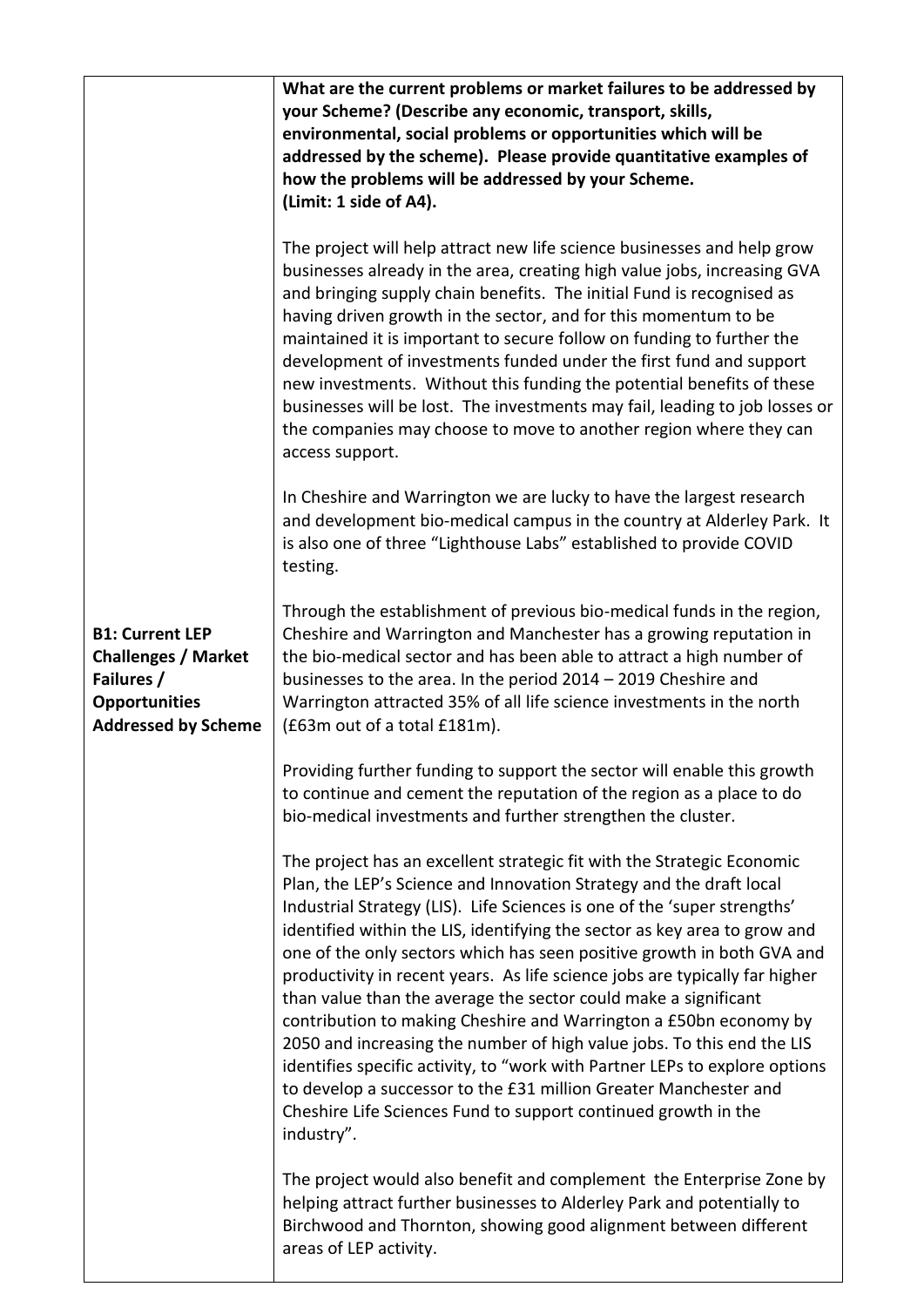| The pipeline of investments from incumbent fund managers shows that<br>there is continued strong demand for finance from bio-medical<br>businesses.                                                                                                                                                                                                                                                                                                                                                                                                                                                                                                 |
|-----------------------------------------------------------------------------------------------------------------------------------------------------------------------------------------------------------------------------------------------------------------------------------------------------------------------------------------------------------------------------------------------------------------------------------------------------------------------------------------------------------------------------------------------------------------------------------------------------------------------------------------------------|
| Northern Powerhouse Investment Funds have launched since GMC<br>started investing and the existing fund has done a number of co-<br>investments with Maven and Mercia who runs two aspects of these<br>funds, but in nearly all cases they are following Catapult as a life science<br>'specialist' and its unlikely they would invest without them.                                                                                                                                                                                                                                                                                                |
| There are a few angel networks as well – some existed before GMC like<br>Deepbridge, and a couple are newer like Praetura, but these have been<br>hit by Covid and its unclear how many deals they will be able to do in the<br>future (they have indicated they want to invest in a number of GMCLSF<br>companies but are struggling with their fundraise).                                                                                                                                                                                                                                                                                        |
| There are also some new life science funds - Epidarex has just closed a<br>new £100m life science fund, and SV Health Investors has just<br>announced a \$265m fund but this is only for biotechs. Generally the life<br>science funding market has been badly impacted by the demise of<br>Woodford, who as well as directly backing life science companies, also<br>backed life science-heavy funds like Mercia, Arix, IP Group/Touchstone,<br>Malin, Cambridge Innovation Capital, Syncona, and Excalibur/Arthurian<br>in Wales.                                                                                                                 |
| The existing fund and proposed fund would be aimed at new and early<br>stage SMEs that are typically pre-revenue. There is market failure at this<br>end of the market due to the high failure rates and the amount of time<br>and effort is required to develop and nurture the businesses.                                                                                                                                                                                                                                                                                                                                                        |
| It is unlikely that the fund could secure fund level match from the<br>private sector as the Cheshire and Greater Manchester life science park,<br>is still relatively young compare with the established golden triangle of<br>Cambridge, Oxford and London. However, it is likely that at an<br>investment level the fund will be successful in securing private sector<br>match as investors can cherry pick investments they're comfortable with<br>in areas where they perhaps have more knowledge. We have found this<br>to be the case on the existing fund which has so far secured £30.5m of<br>private funding against the £19m invested. |
| The LEP is investing £5m in Lab space at Alderley Park with a grant from<br>the Building futures fund. This project is complementary to that scheme<br>and will help generate demand for the lab space.                                                                                                                                                                                                                                                                                                                                                                                                                                             |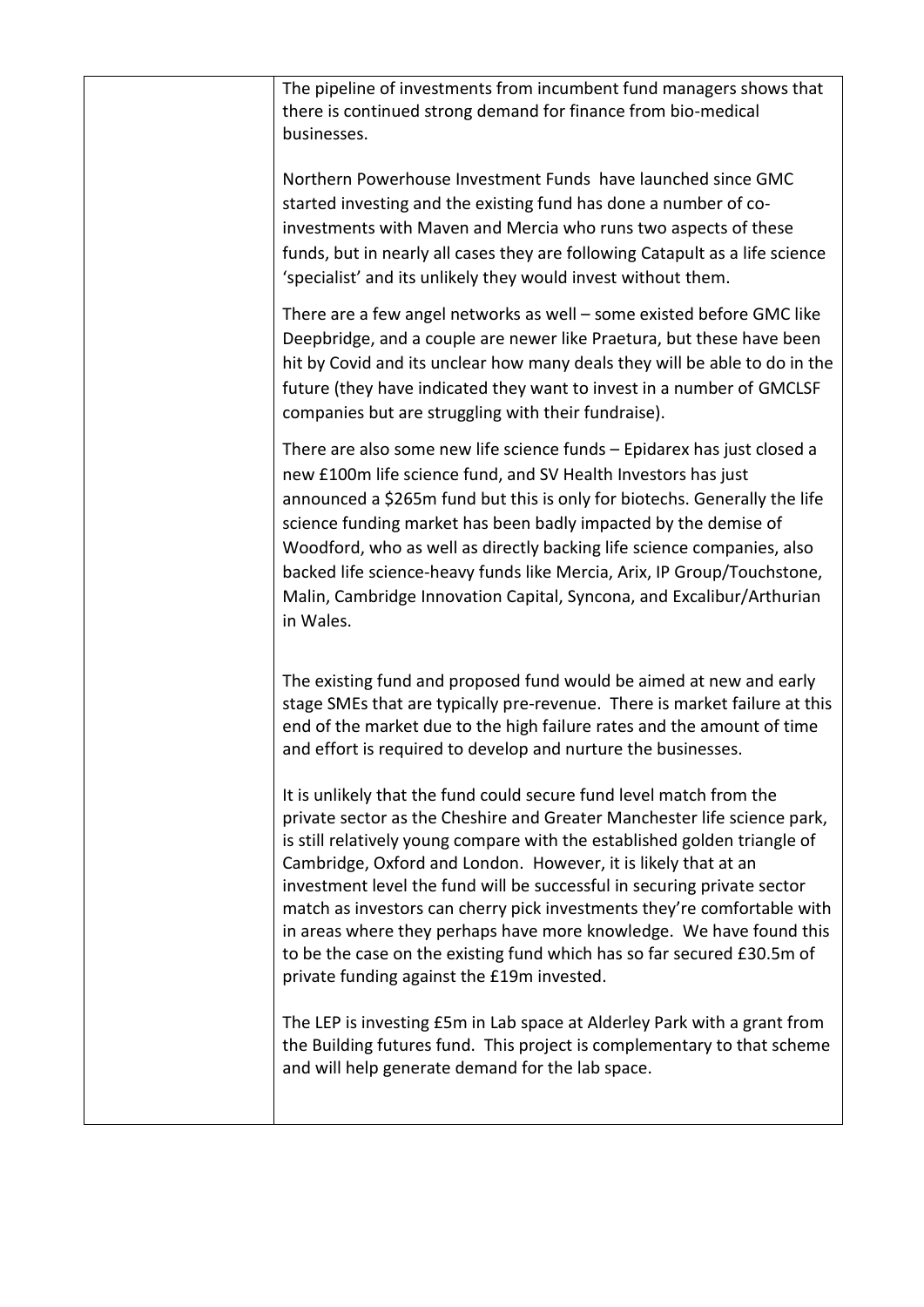| <b>B2: Future LEP</b><br>Challenges /<br><b>Opportunities</b><br><b>Addressed by Scheme</b> | Are there any problems you have identified that will occur in the future<br>that your Scheme is intended to address? (e.g. congestion, road safety,<br>access to services and opportunities etc.).<br>(limit: 1 side of A4)<br>The project will help address the lack of finance available for pre-<br>revenue bio-medical investments and fund management experience to<br>develop and nurture those investments.<br>The lack of funding for life sciences has been confirmed by the                                                                  |
|---------------------------------------------------------------------------------------------|--------------------------------------------------------------------------------------------------------------------------------------------------------------------------------------------------------------------------------------------------------------------------------------------------------------------------------------------------------------------------------------------------------------------------------------------------------------------------------------------------------------------------------------------------------|
| <b>B3: Wider Geographic</b><br>Impact                                                       | incumbent fund managers as well as by other regional private funds.<br>Please provide information on any potential impacts the project may<br>have outside of Cheshire and Warrington, for instance does it involve<br>partnership working with another LEP or organisation. You should<br>indicate those areas that will directly benefit, areas that will indirectly<br>benefit and those areas that will be impacted adversely. Please<br>provide as Map info layer if possible.<br>The fund would be a joint Greater Manchester and Cheshire Fund. |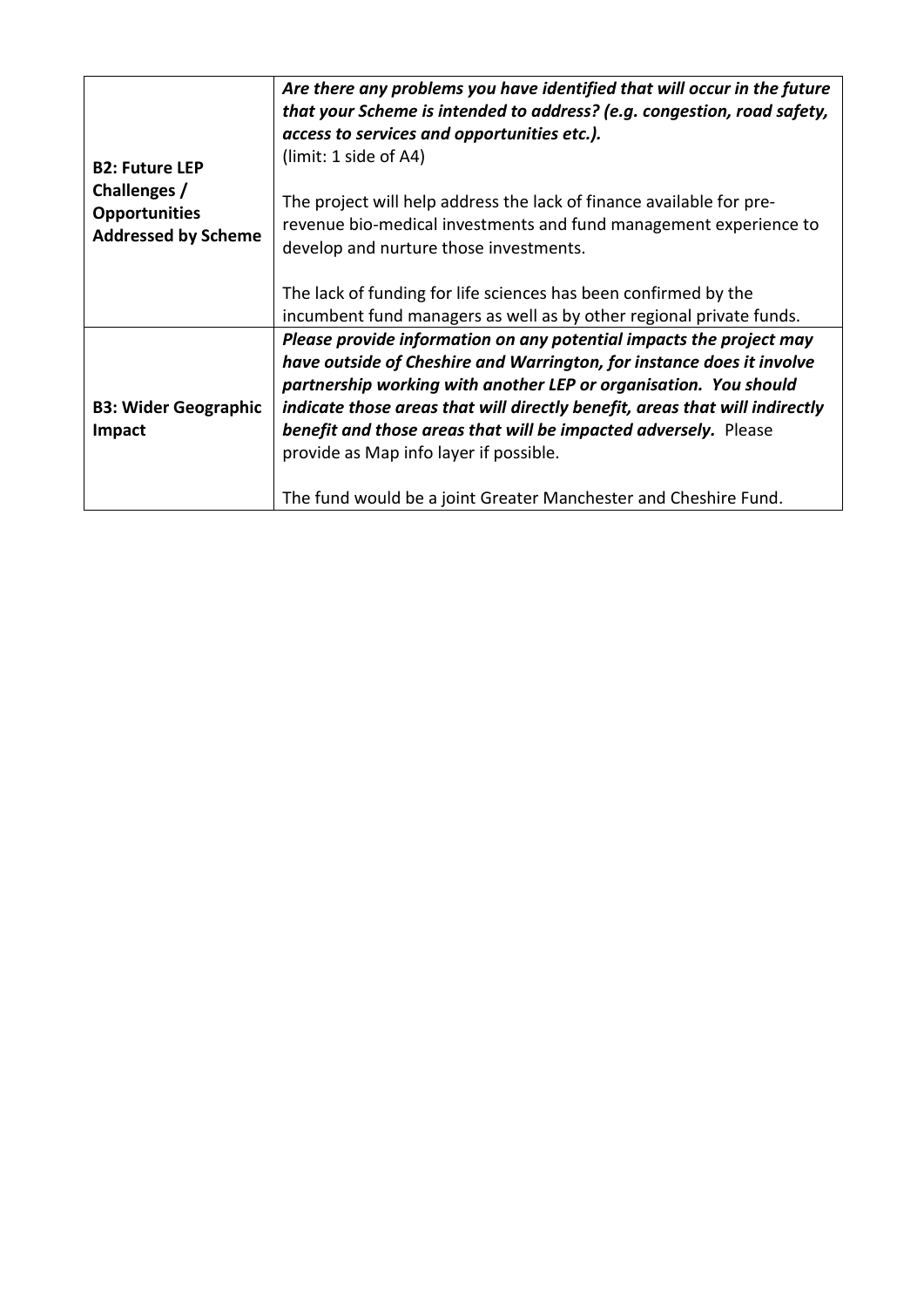| <b>B4: Alternative</b><br><b>Options</b>  | Please describe what alternative options and funding sources have<br>been considered and why these have been rejected. Include<br>information on the likely implications of the intervention not<br>happening. How have you prioritised the options considered in order to<br>reach an optimal solution?<br>There is limited funding for this type of activity. Previously ERDF has<br>been used to establish a bio-medical fund in the area. The LEP's existing<br>Life science fund is funded through a Local Growth Fund grant. Neither<br>of these sources are now available.<br>Lack of finance from other funds is covered in the above section.<br>We could wait for further funding to be announced by government, but<br>that leaves the risk that momentum built up over the last 10 years will<br>be lost and opportunities will be lost to other parts of the<br>country/countries.<br>Legal and General have also been approached for funding and were<br>interested in putting in £20m but recently changes their mind. If we can<br>get commitment from the LEP and partners we can restart these<br>conversations.<br>Cheshire East who have invested in the existing fund have declined to<br>invest in a new fund due to other budget pressures. Warrington direct<br>Life Science enquiries to AP. CWAC similarly also have limited life<br>science facilities and therefore unlikely to wat to contribute.<br>To reduce risk of sign off from the accountable body, the LEP could<br>commit to investing £5m which could be underwritten by GPF with a<br>commitment to a further £5m only if it can be secured from government<br>in the next five years or received in in returns from the existing fund.<br>The LEP commitment is required this year, but the funding would not be<br>required for at least 3 years as GM and Bruntwood are happy to use<br>their funding first. |
|-------------------------------------------|---------------------------------------------------------------------------------------------------------------------------------------------------------------------------------------------------------------------------------------------------------------------------------------------------------------------------------------------------------------------------------------------------------------------------------------------------------------------------------------------------------------------------------------------------------------------------------------------------------------------------------------------------------------------------------------------------------------------------------------------------------------------------------------------------------------------------------------------------------------------------------------------------------------------------------------------------------------------------------------------------------------------------------------------------------------------------------------------------------------------------------------------------------------------------------------------------------------------------------------------------------------------------------------------------------------------------------------------------------------------------------------------------------------------------------------------------------------------------------------------------------------------------------------------------------------------------------------------------------------------------------------------------------------------------------------------------------------------------------------------------------------------------------------------------------------------------------------------------------------------------------------------------------|
|                                           |                                                                                                                                                                                                                                                                                                                                                                                                                                                                                                                                                                                                                                                                                                                                                                                                                                                                                                                                                                                                                                                                                                                                                                                                                                                                                                                                                                                                                                                                                                                                                                                                                                                                                                                                                                                                                                                                                                         |
| <b>B5: Contingency</b><br><b>Planning</b> | If Local Growth Fund monies are not available for your Scheme, do you<br>have a contingency plan for this Scheme? If your answer is 'no' please<br>comment on the potential impacts of this scheme not being<br>implemented.<br>Include both qualitative and quantitative information on the potential<br>negative impacts likely to occur.<br>Manchester and Bruntwood has already confirmed funding for another<br>fund, but that they won't go ahead with a new fund without LEP<br>investment<br>As stated above companies will likely access funding opportunities<br>elsewhere in the country or in other countries.                                                                                                                                                                                                                                                                                                                                                                                                                                                                                                                                                                                                                                                                                                                                                                                                                                                                                                                                                                                                                                                                                                                                                                                                                                                                              |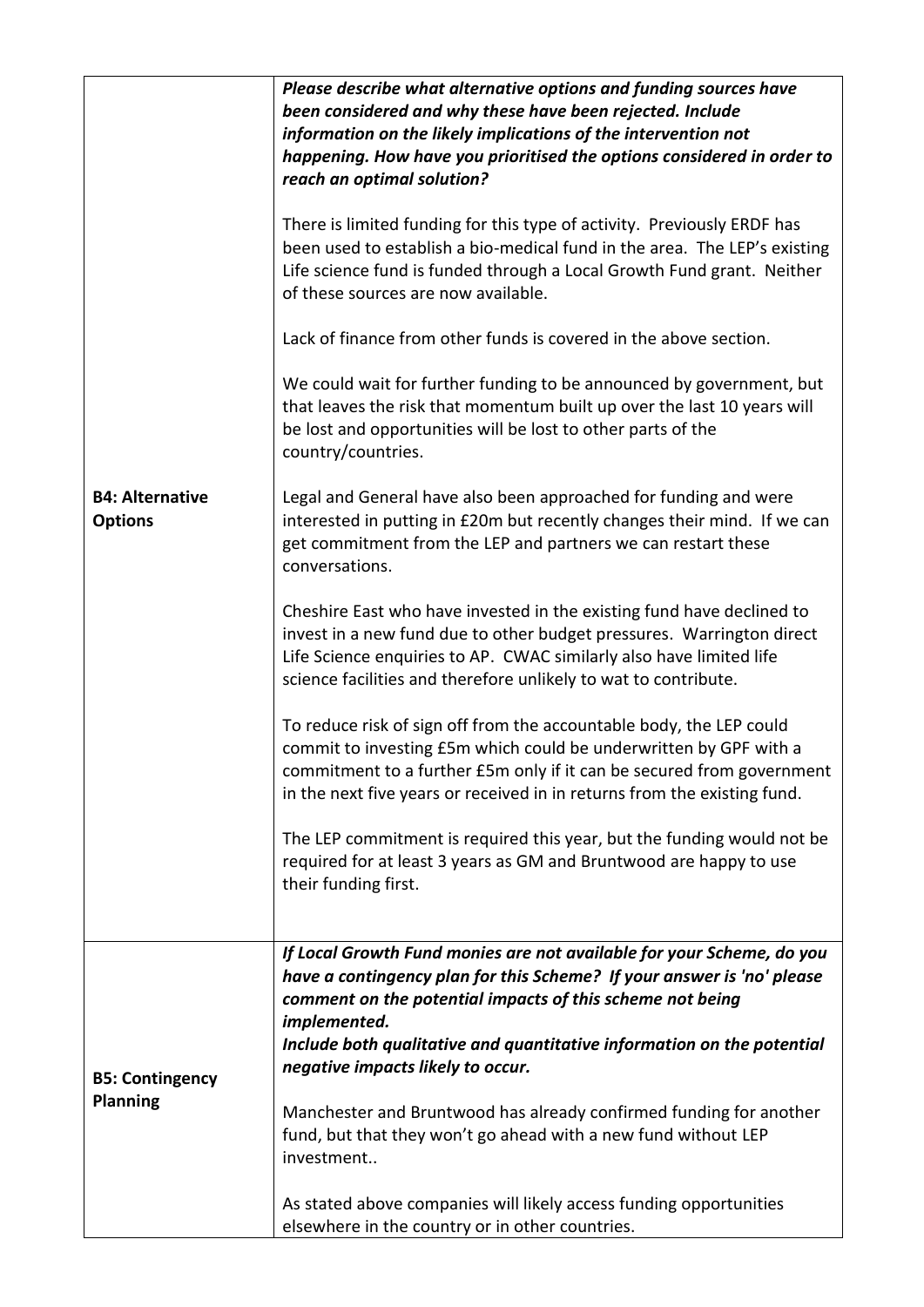| <b>B6: Policy Fit with LTB</b><br><b>Policy Objectives</b> |     |
|------------------------------------------------------------|-----|
| <b>Transport Schemes</b><br>Only)                          | n/a |

## **C: Economic Case**

This section should set out the case for the Scheme in supporting and accelerating the economic growth of Cheshire & Warrington. It is important that the benefits provided by the proposed project take account of issues including deadweight and displacement and as such benefits and outputs should be shown as net.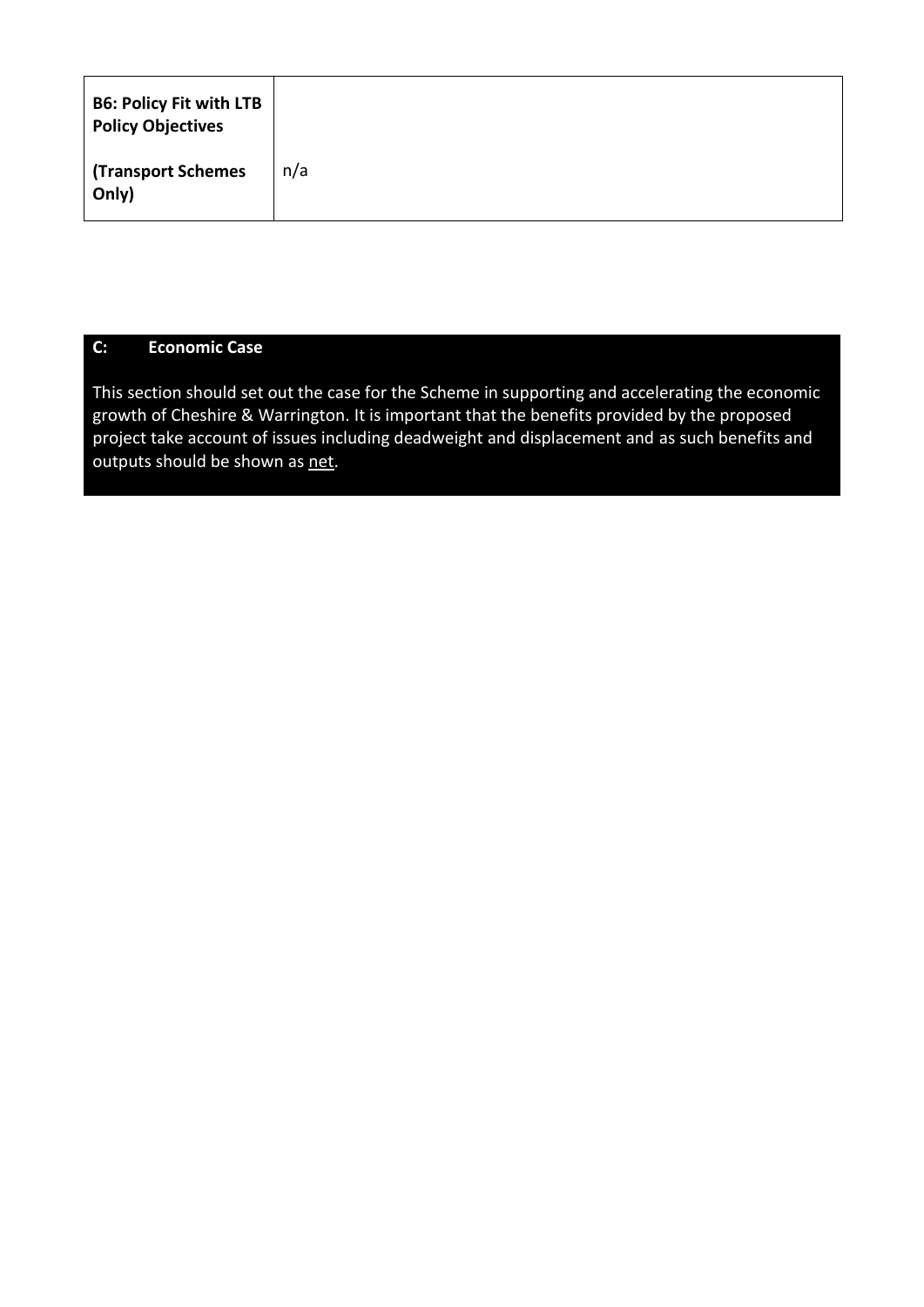|                                                                                                                    | Please indicate (where possible) the scale of direct and indirect                                                                                                                                                                                                                                                                                                                                                                                                                                                                                                                                                                                                                                                                       |
|--------------------------------------------------------------------------------------------------------------------|-----------------------------------------------------------------------------------------------------------------------------------------------------------------------------------------------------------------------------------------------------------------------------------------------------------------------------------------------------------------------------------------------------------------------------------------------------------------------------------------------------------------------------------------------------------------------------------------------------------------------------------------------------------------------------------------------------------------------------------------|
|                                                                                                                    | employment opportunities being created as a result of implementing                                                                                                                                                                                                                                                                                                                                                                                                                                                                                                                                                                                                                                                                      |
|                                                                                                                    | this Scheme.                                                                                                                                                                                                                                                                                                                                                                                                                                                                                                                                                                                                                                                                                                                            |
|                                                                                                                    | Using the outputs figures achieved to date on the existing fund the<br>outputs that could be expected for a Cheshire and Manchester Fund are:                                                                                                                                                                                                                                                                                                                                                                                                                                                                                                                                                                                           |
|                                                                                                                    | Jobs created 997 - please note these will be high value jobs<br>GVA £65m                                                                                                                                                                                                                                                                                                                                                                                                                                                                                                                                                                                                                                                                |
|                                                                                                                    | Match Funding £85m (in addition to the £40m match at the fund<br>level)                                                                                                                                                                                                                                                                                                                                                                                                                                                                                                                                                                                                                                                                 |
|                                                                                                                    | Businesses receiving investment 81                                                                                                                                                                                                                                                                                                                                                                                                                                                                                                                                                                                                                                                                                                      |
|                                                                                                                    | Space occupied at Alderley Park - 108 sqft                                                                                                                                                                                                                                                                                                                                                                                                                                                                                                                                                                                                                                                                                              |
|                                                                                                                    | Increase in EZ business rate income -£704k p.a. (calculated based<br>on EZ income from Alderley Park)                                                                                                                                                                                                                                                                                                                                                                                                                                                                                                                                                                                                                                   |
| <b>C1: Job and Wealth</b><br><b>Creation and Impact</b><br>on Skills Across<br><b>Cheshire &amp;</b><br>Warrington | The fund managers provide a substantial amount of business support to<br>get the applicants investment ready. Typically it takes six months from<br>receiving the application to making an investment with fund managers<br>spending of average                                                                                                                                                                                                                                                                                                                                                                                                                                                                                         |
|                                                                                                                    | Execs usually spend 8hrs/month with a non-seed investment, post<br>investment (prep for board meetings, board meetings, catch up with<br>Chair, engagement with topical issues etc.), although this will double<br>during a fundraise as the fund managers need to liaise with existing and<br>new investors, lawyers etc or when the company is undergoing a<br>transformative period, where the business strategy is being updated.<br>The fund managers will also spend a lot of time with the companies<br>preparing for exits. The existing fund has only exited from one failed<br>investment to date providing a loss on the investment. The residual<br>amount by agreement with partners is being reinvested in the portfolio. |
|                                                                                                                    | The seed companies take a considerable amount of time in the early<br>stages, since they tend to be led by entrepreneurs with scientific<br>backgrounds but lacking in commercial experience or knowledge, the<br>fund managers provide support to develop and commercialise the idea.<br>Sometimes a 'company' hasn't even yet been incorporated when the<br>fund managers meet them. This investment support is a very important<br>and valuable part of what the fund offers. (Letters of support from<br>companies can be provided)                                                                                                                                                                                                 |
| QFT                                                                                                                | Please provide an estimate of the impact of your Scheme in growth of<br>Gross Value Added. Indicate how this estimate has been arrived at<br>including details of any impact assessment model that you have used.                                                                                                                                                                                                                                                                                                                                                                                                                                                                                                                       |
|                                                                                                                    | $E65m$ – calculated using data from the existing fund. (based on £55k per<br>job created)                                                                                                                                                                                                                                                                                                                                                                                                                                                                                                                                                                                                                                               |
|                                                                                                                    | LEP data suggests it is far higher at £290K per science and R&D job GVA<br>(CW LEP Consolidated Industrial Strategy Evidence Base Methodology and<br>Appendices)                                                                                                                                                                                                                                                                                                                                                                                                                                                                                                                                                                        |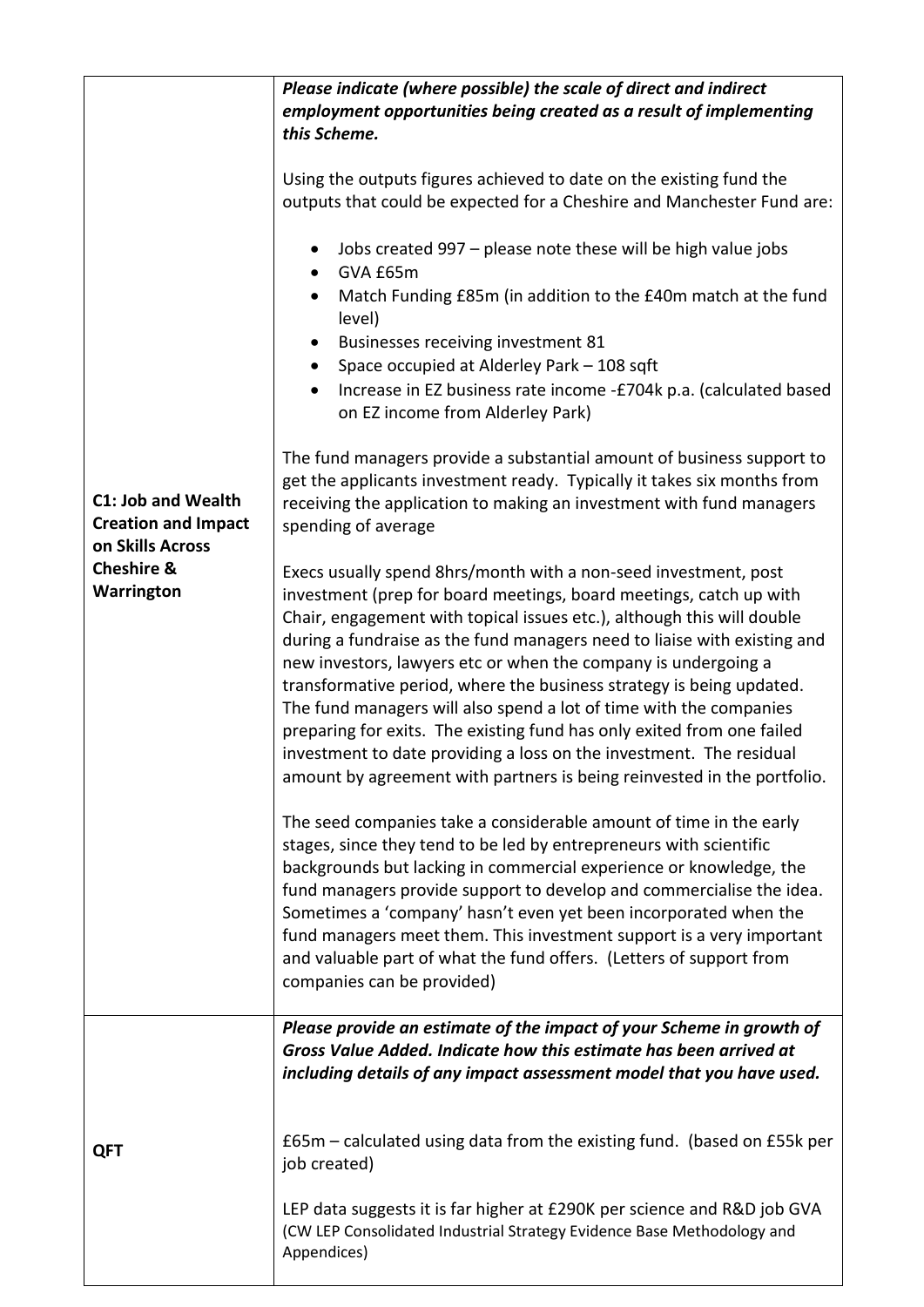|                                                        | Please describe how the Scheme will improve travel times, accessibility<br>changes to business, unlocking land for development etc.                                                                                                                                                                                                                                                                                                                            |
|--------------------------------------------------------|----------------------------------------------------------------------------------------------------------------------------------------------------------------------------------------------------------------------------------------------------------------------------------------------------------------------------------------------------------------------------------------------------------------------------------------------------------------|
| <b>C3: Productivity</b><br><b>Benefits to Business</b> | The investment would help attract and retain bio-medical companies in<br>the area, helping them to grow, increasing high value jobs and supply<br>chain benefits as their products move into production.                                                                                                                                                                                                                                                       |
|                                                        | Please provide evidence of how your proposal offers value for money.<br>For a transport scheme this can be a BCR figure. Please state<br>numerically. If no BCR available please provide explanation of when it<br>may be available or other justification (including for non-transport<br>schemes an indication of return on investment or unit costs).                                                                                                       |
| <b>C4: Value for Money</b>                             | The outputs could be tested and verified through a tender process and<br>then independently assessed. In basic terms if we assume 50% of the<br>investments will be done in Cheshire, there would be match or leverage<br>of £6.25: £1 of LEP investment. This is based on the performance of the<br>existing fund where the Cheshire investments have secured £6.25: £1<br>invested and is evidenced through the quarterly reports received from<br>Catapult. |
|                                                        | Cost per job created = £10k, representing good value for money. Again<br>this calculation is based on the amount invested in Cheshire by the<br>existing fund divided by the number of jobs created by the fund.                                                                                                                                                                                                                                               |
| <b>C5: Other Outputs</b>                               | Please quantify any other benefits or outputs arising from the project,<br>stating whether these are direct or indirect. You will need to provide<br>evidence of how you have arrived at your benefit and output figures.                                                                                                                                                                                                                                      |
|                                                        | Indirect benefit would be helping increase business rate income in the<br>EZ by attracting more businesses to Alderley Park, Thornton and<br>Birchwood.                                                                                                                                                                                                                                                                                                        |
|                                                        | There are currently 16 businesses based at Alderley Park which have<br>received investment from the existing fund, which are expected to<br>occupy 39k sq (3663sqm) of space.                                                                                                                                                                                                                                                                                  |

**If an Appraisal Summary Table (AST) or other Assessment Summary is available for this Scheme, please append to this Information Form.**

## **D: Financial Case**

This section is asking you to set out the financial case for your Scheme.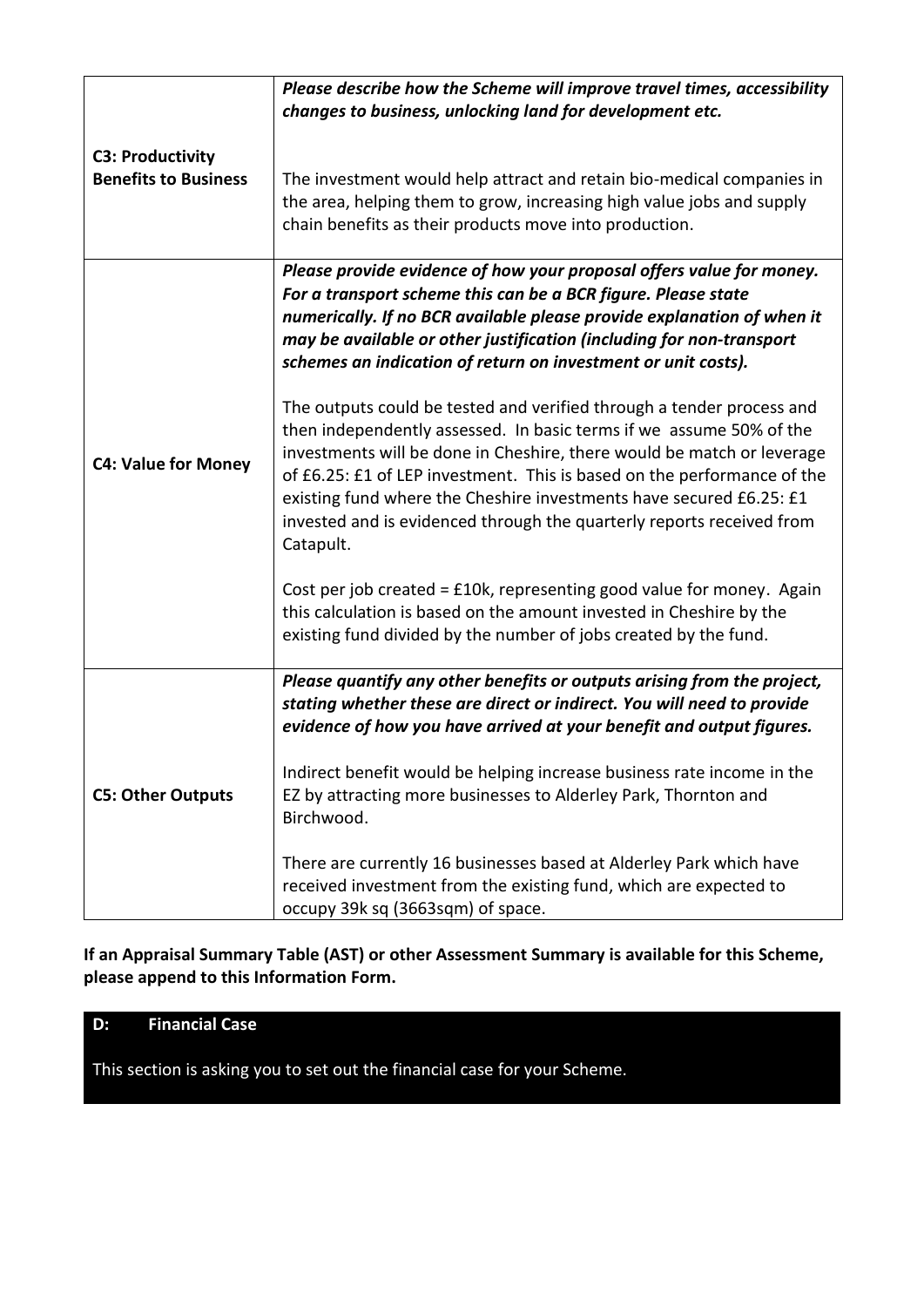| <b>D1: Scheme Costs</b>                                      | Before putting forward a Scheme proposal for potential funding,<br>Scheme promoters should ensure they understand the financial<br>implications of developing the Scheme (including any implications for<br>future resource spend and ongoing costs relating to maintaining and<br>operating the asset), and the need to secure and underwrite any<br>necessary funding outside the Local Growth Fund contribution.<br>Please provide details of a funding profile (by year) for the Scheme in<br>terms of:<br><b>Total annual cost</b><br><b>Local Growth Fund funding sought;</b><br><b>Promoting Organisation contributions;</b><br>Third Party contributions (public and private).<br>If applicable please show capital and revenue costs as separate lines.<br>You may attach the funding profile as a separate annex if required.                                                                                                                                                                                                                                                                              |
|--------------------------------------------------------------|----------------------------------------------------------------------------------------------------------------------------------------------------------------------------------------------------------------------------------------------------------------------------------------------------------------------------------------------------------------------------------------------------------------------------------------------------------------------------------------------------------------------------------------------------------------------------------------------------------------------------------------------------------------------------------------------------------------------------------------------------------------------------------------------------------------------------------------------------------------------------------------------------------------------------------------------------------------------------------------------------------------------------------------------------------------------------------------------------------------------|
| <b>D2: Promoting</b><br>Organisation<br><b>Contributions</b> | Please provide a commentary on your commitment to spend. Scheme<br>promoters must demonstrate that they can commit a minimum<br>contribution fund of at least one third of the total scheme cost and any<br>cost increases incurred after Final Approval will be borne in full by the<br>promoting authority.<br>The business case is seeking the LEPs commitment to a new fund.<br>The fund size will be fixed and fund manager fees will be paid by way of<br>a loan from the fund to be repaid out of returns. The way the funds are<br>remunerated will be considered as part of the tender process, with a<br>focus on incentivising delivery as was done with the Evergreen fund,<br>rather than paying a flat management fee regardless of performance.<br>It is suggested that a contract is set for a 15 year fund, with a 5 year<br>investment period.<br>GM have agreed to lead the procurement. There will be legal charges<br>associated with the establishment of the fund which the LEP will be<br>expected to contribute to. A contribution of £20k is requested towards<br>the establishment costs. |
| D3: Third Party<br><b>Contributions and</b><br>Leverage      | Please provide further details on any third party contributions for your<br>Scheme. This should include evidence to show how any third party<br>contributions are being secured, the level of commitment and when<br>they will become available. Please include contributions of cash and in-<br>kind (e.g. land and buildings). Also provide information on any<br>additional resources that your project will leverage in as a result of the<br>initial investment.<br>Greater Manchester £10m - Confirmed<br>Bruntwood £10m - Confirmed in principle<br>British Business Bank - £20m initial discussions held                                                                                                                                                                                                                                                                                                                                                                                                                                                                                                     |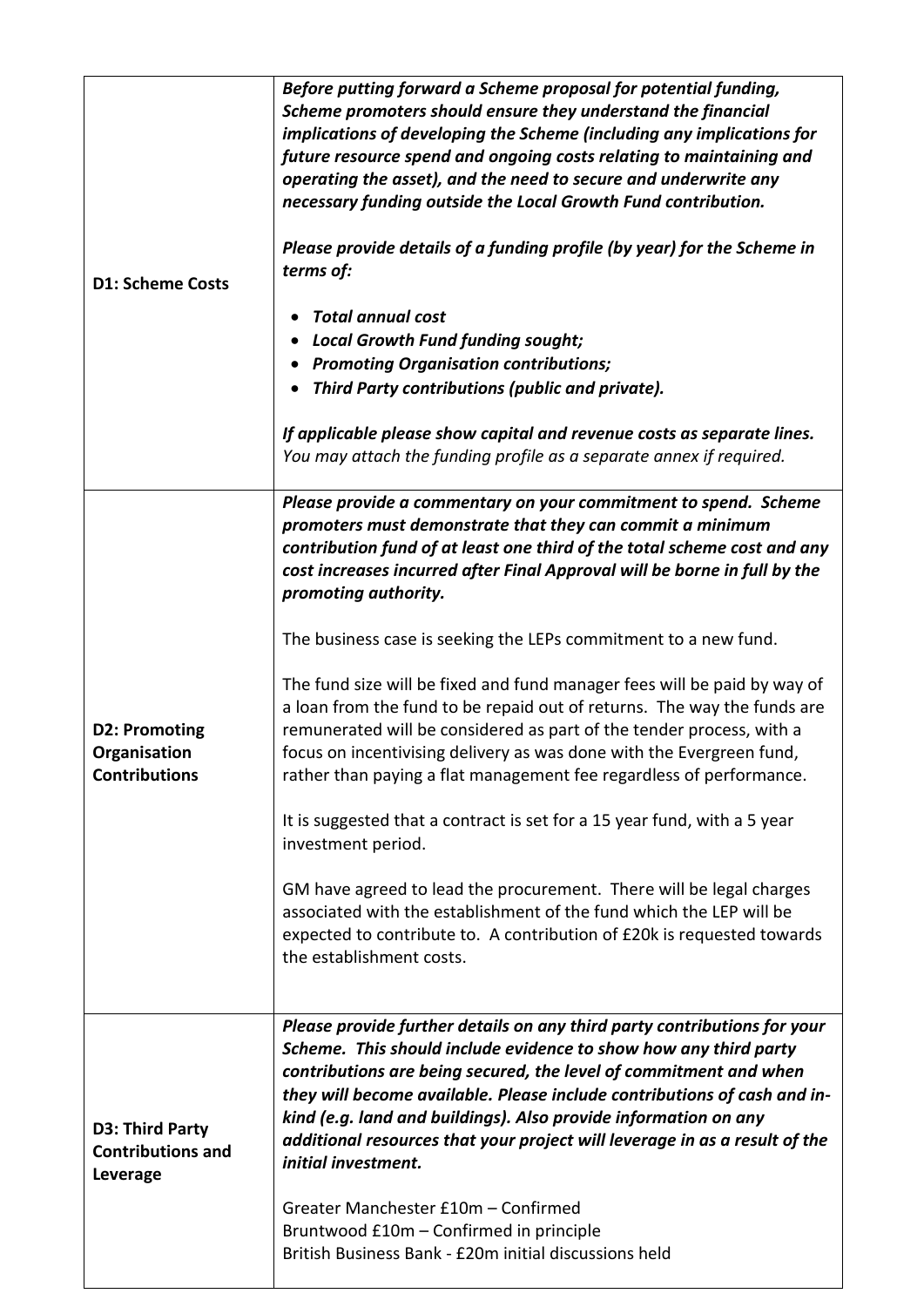|                                           | How resilient is your proposal to changes in financial circumstances?<br>What risk allowance has been applied to the project cost (e.g. QRA /<br><b>Optimism Bias, Contingency)?</b> |
|-------------------------------------------|--------------------------------------------------------------------------------------------------------------------------------------------------------------------------------------|
| D4: Affordability and<br><b>Financial</b> | How will cost overruns be dealt with? How will these costs be shared<br>with any third party funding partners?                                                                       |
|                                           | Any cost overruns on the establishment of the fund would need to be<br>met equally by the partners.                                                                                  |
| <b>D5: Legacy Benefits</b>                | Please provide information on any legacy benefits of your Scheme.<br>The fund is expected to create returns which will be available for<br>reinvestment.                             |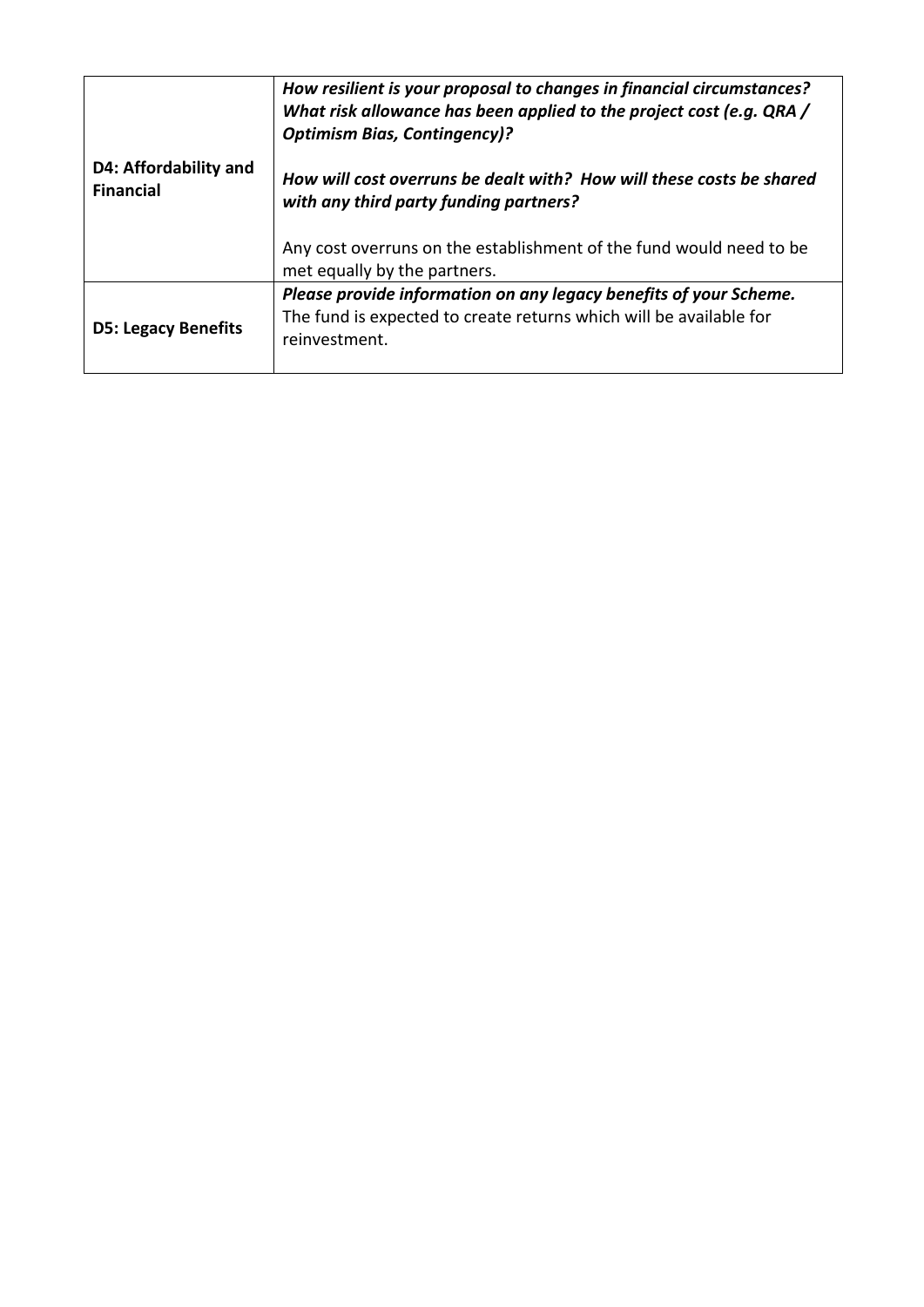## **E: Management Case - Delivery**

This section is asking you to demonstrate how you intend to assess whether your Scheme is deliverable in the next spending round or at some future date as well as providing assurance that you have the capacity and capability to deliver the project as proposed.

|                                            | Please state scheme status e.g. Is the scheme at the conceptual stage?<br>Has a business case been developed? What if any internal and external<br>approvals does it require? Is the project reliant on external funding? If<br>so, has a bid for funding been submitted/was it successful? |                   |                    |  |
|--------------------------------------------|---------------------------------------------------------------------------------------------------------------------------------------------------------------------------------------------------------------------------------------------------------------------------------------------|-------------------|--------------------|--|
| <b>E1: Current Scheme</b><br><b>Status</b> | A number of meeting have been held with GM and Bruntwood to discuss<br>the parameters of a new fund.<br>The fund will require the approval of both GM and Bruntwood in<br>addition to the LEP strategy Committee and Board.                                                                 |                   |                    |  |
|                                            | Please provide a scheme programme and phasing showing key                                                                                                                                                                                                                                   |                   |                    |  |
|                                            | activities and milestones.                                                                                                                                                                                                                                                                  |                   |                    |  |
|                                            |                                                                                                                                                                                                                                                                                             |                   |                    |  |
|                                            | <b>Milestone</b>                                                                                                                                                                                                                                                                            | <b>Start date</b> | <b>Finish Date</b> |  |
|                                            | <b>Contributions of partners agreed</b>                                                                                                                                                                                                                                                     | <b>Jan 20</b>     | October 20         |  |
|                                            | <b>Draft Invitation to tender</b>                                                                                                                                                                                                                                                           | October 20        | November 20        |  |
| <b>E2: Project Plan</b>                    | <b>Draft LPA and FMA</b>                                                                                                                                                                                                                                                                    | October 20        | November 20        |  |
|                                            | <b>Establish New LLP</b>                                                                                                                                                                                                                                                                    | November 20       | December 20        |  |
|                                            | <b>Tender Period</b>                                                                                                                                                                                                                                                                        | December 20       | February 21        |  |
|                                            | Appoint new fund manager                                                                                                                                                                                                                                                                    |                   | March 21           |  |
|                                            | Launch new fund                                                                                                                                                                                                                                                                             |                   | April 21           |  |
|                                            | <b>Investment Period</b>                                                                                                                                                                                                                                                                    | April 21          | April 26           |  |
|                                            |                                                                                                                                                                                                                                                                                             |                   |                    |  |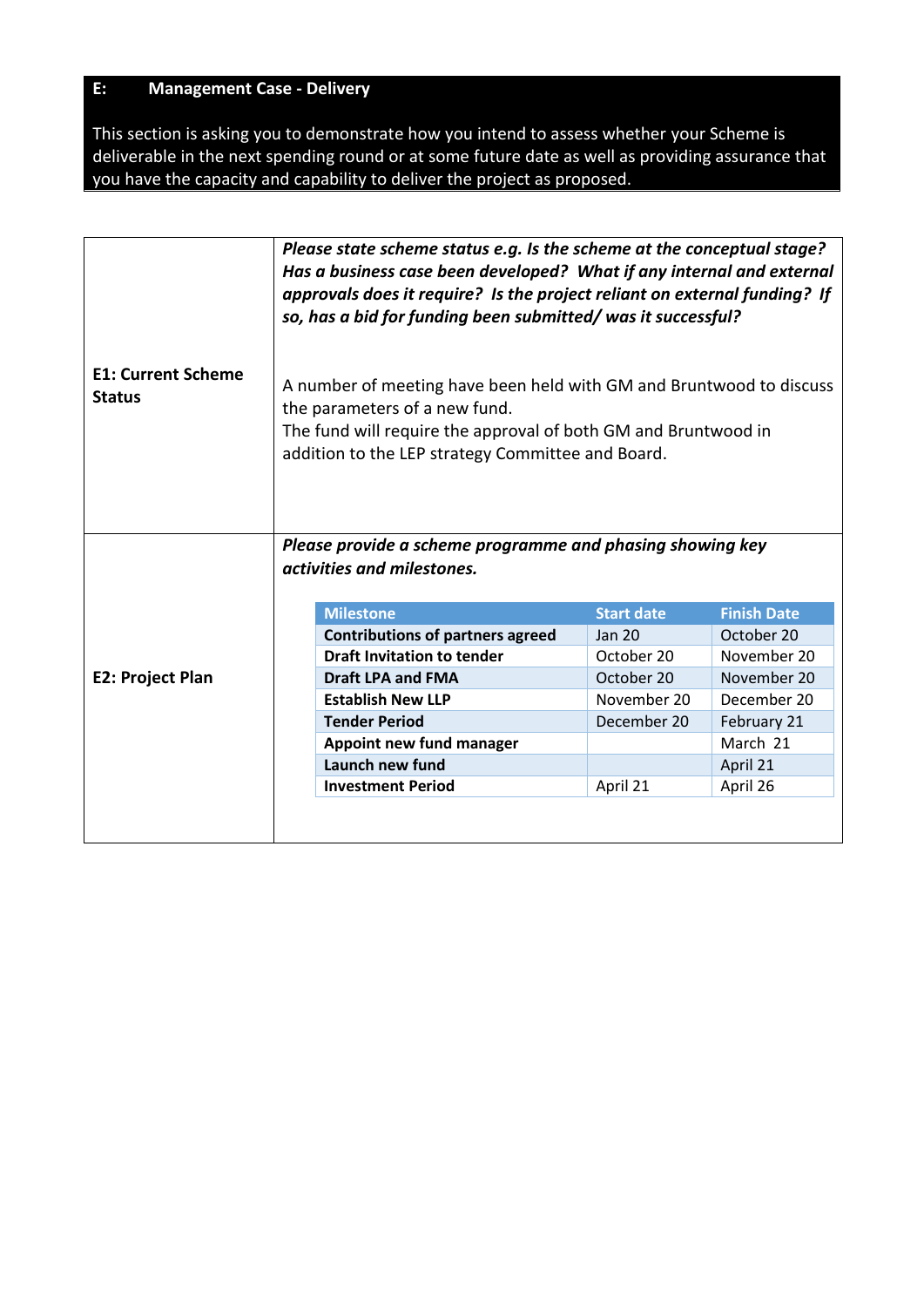| <b>E3: Other Partners</b><br><b>Involved in Scheme</b><br><b>Delivery</b> | Please provide details of the partnership bodies (if any) you plan to<br>work with in the design and delivery of the proposed scheme. This<br>should include a short description of the role and responsibilities of the<br>partnership bodies.<br>Bruntwood and Greater Manchester are committed to the development<br>of a new fund. They are looking to contribute £10m each to the new<br>fund. As per the present fund, they would be expected to have<br>representation on the Investment Advisory Panel.<br>Discussions are also ongoing with the British Business Bank with regards<br>to contributing to the new fund.<br>Please provide specific information on any private sector partners. |
|---------------------------------------------------------------------------|--------------------------------------------------------------------------------------------------------------------------------------------------------------------------------------------------------------------------------------------------------------------------------------------------------------------------------------------------------------------------------------------------------------------------------------------------------------------------------------------------------------------------------------------------------------------------------------------------------------------------------------------------------------------------------------------------------|
| <b>E4: Operational Issues</b>                                             | Please provide the proposed project management structure:<br>A small project team has been established to develop the new fund,<br>which will be supported by staff from the GM procurement team. Legal<br>support will be bought in and will be subject to procurement.<br>The fund will be run by a fund management company following a<br>procurement process which would report to a Investment advisory panel<br>made up representatives from each of the partners. In line with the LPA<br>and FCA regulations the fund managers will be responsible for the<br>investment decisions. The IAP will perform a monitoring and contract<br>management role only.                                    |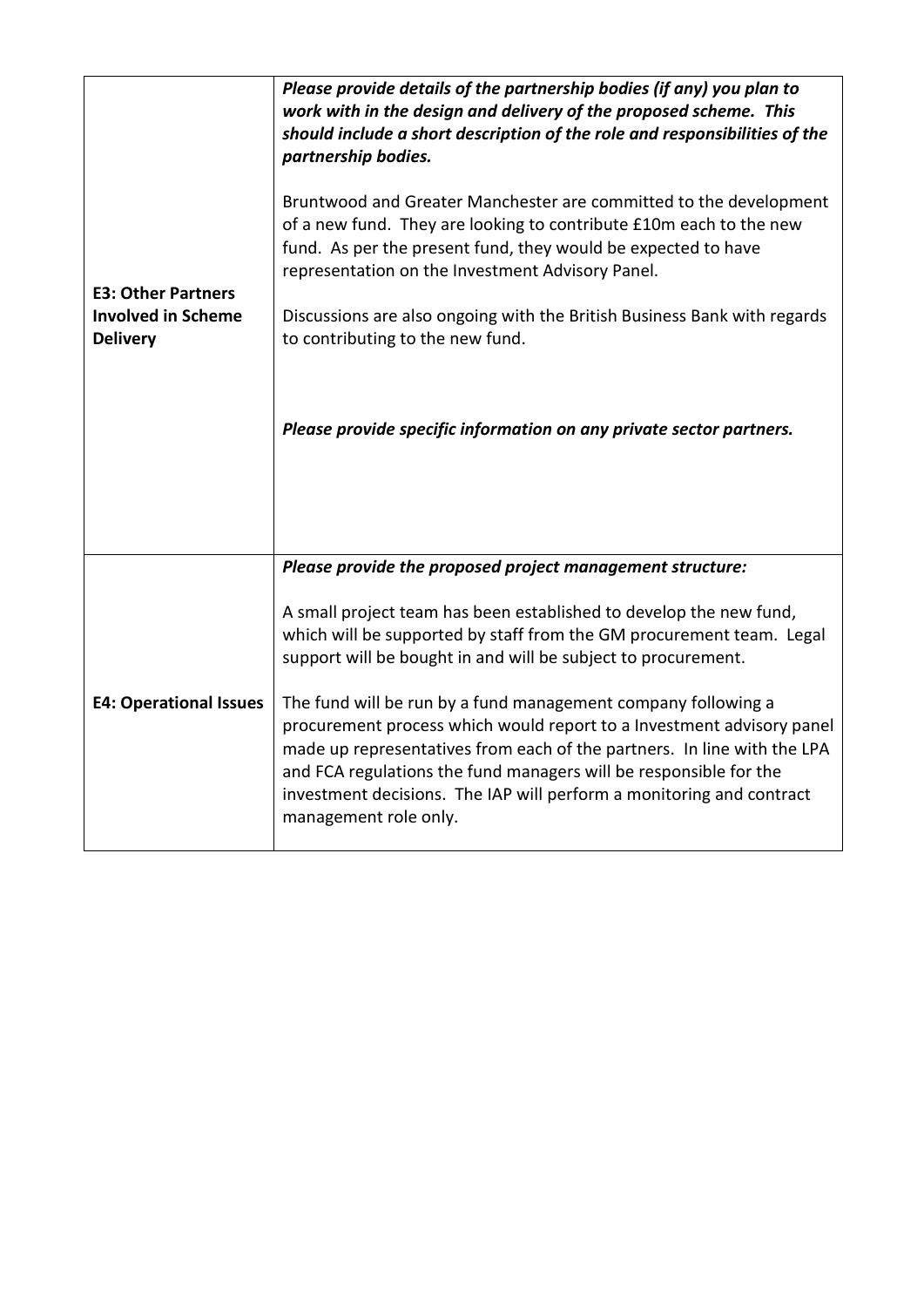|                                    | Please comment on any community support for this Scheme.                                                                                                                                                                                                                                                    |
|------------------------------------|-------------------------------------------------------------------------------------------------------------------------------------------------------------------------------------------------------------------------------------------------------------------------------------------------------------|
| E5: Scheme<br><b>Acceptability</b> | It's a business facing scheme, so not something the wider public would<br>need to be aware of.<br>There is local authority support for the scheme even though there isn't a<br>financial commitment.<br>Has public consultation on the Scheme demonstrated its public<br>acceptability?                     |
|                                    | Is the scheme likely to invoke objections or involves damage to the<br>local environment? For example use of greenbelt land, destruction of<br>heritage of cultural landscape including listed buildings, or<br>development in an area with special landscape designations e.g. SSSI,<br><b>AONB</b><br>n/a |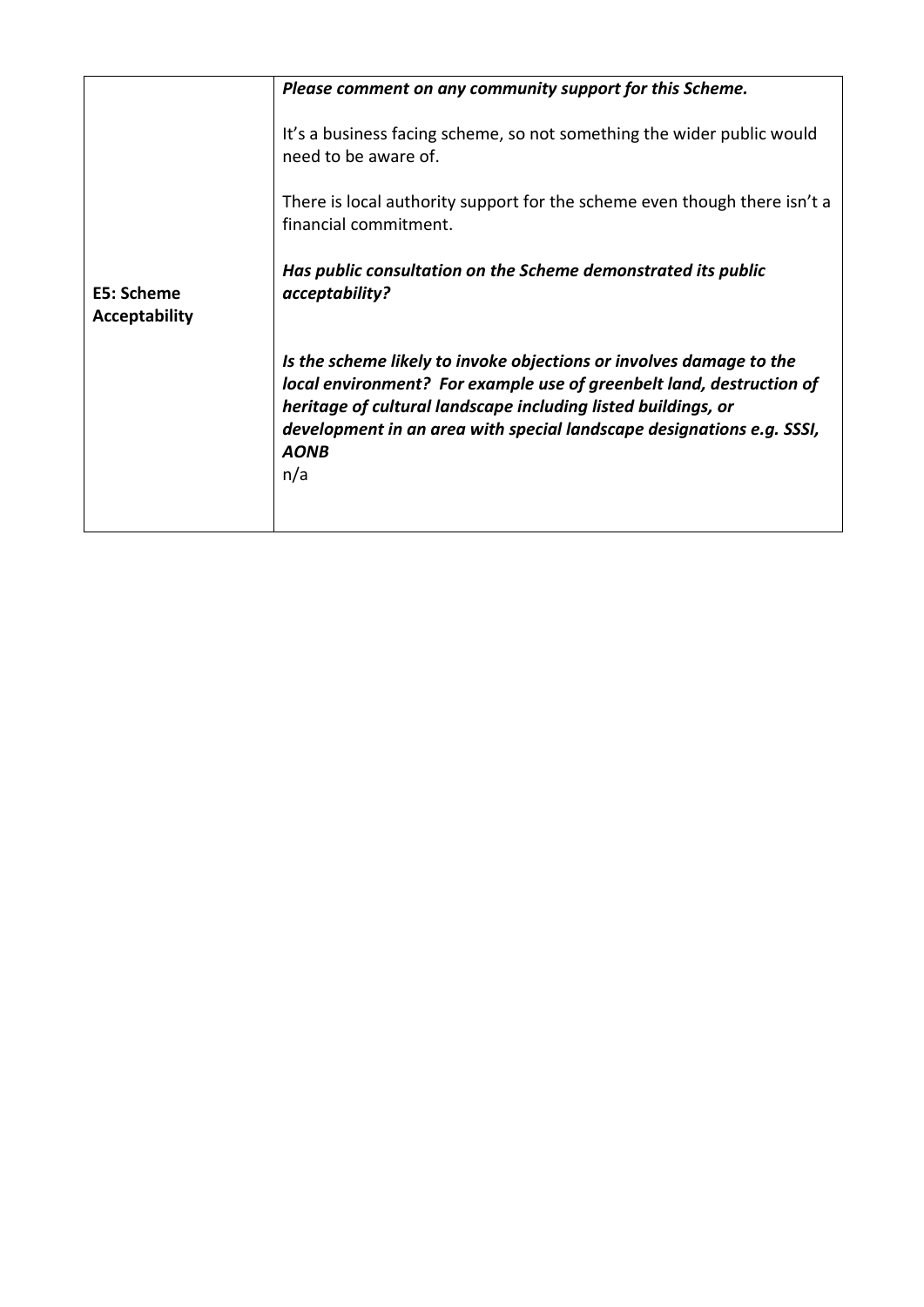|                                                      | Please describe the principal risks (and risk mitigation) associated with<br>your Scheme, including:                                                                                                                                                                                                                                                                                                                                                                 |
|------------------------------------------------------|----------------------------------------------------------------------------------------------------------------------------------------------------------------------------------------------------------------------------------------------------------------------------------------------------------------------------------------------------------------------------------------------------------------------------------------------------------------------|
| <b>E6: General Risk to</b><br><b>Scheme Delivery</b> | Planning e.g. likelihood of a public inquiry<br><b>Political</b><br><b>Commercial</b><br><b>Land acquisition</b><br>Legislative $-$ if additional legislative powers are required to deliver<br>the Scheme, please state. Have legislative powers being awarded<br>(yes/no)<br>Procurement<br><b>Policy</b><br><b>Management</b>                                                                                                                                     |
|                                                      | How will any identified risks be managed between Scheme delivery<br>partners?                                                                                                                                                                                                                                                                                                                                                                                        |
|                                                      | Initial risk register drafted.                                                                                                                                                                                                                                                                                                                                                                                                                                       |
|                                                      | Key risks include:                                                                                                                                                                                                                                                                                                                                                                                                                                                   |
|                                                      | Delays to securing partner contributions<br>Escalation of development costs<br>Lack of bidders<br>Lack of interest in the fund                                                                                                                                                                                                                                                                                                                                       |
|                                                      | All these risks have been assessed and considered low and manageable.<br>This would be the third bio-medical fund to be run in the region, so<br>there is already substantial knowledge in place and documentation<br>which can be updated. Market testing has already been conducted and<br>there is significant interest from fund managers and strong demand<br>from Businesses for further funding. The existing £30m fund has had<br>over £3bn of applications. |
| <b>E7: Monitoring and</b><br><b>Evaluation</b>       | Please indicate proposed arrangements for monitoring progress of the<br>project and post project evaluation. The LEP would expect such<br>evaluations to be made publicly available as part of its transparency<br>and accountability agenda.                                                                                                                                                                                                                        |
|                                                      | It is recommended that a post investment evaluation is carried out. This<br>would need to be funded by the partners, or just the LEP if the LEP is the<br>only partner interested in it. On the existing fund the other partners<br>have said they're not interested in any evaluation of the fund.                                                                                                                                                                  |
|                                                      | Monitoring of the performance of the fund would be by attendance at<br>quarterly/ bi-monthly IAP meetings and by the fund managers who<br>would be required to complete monitoring reports.                                                                                                                                                                                                                                                                          |
|                                                      |                                                                                                                                                                                                                                                                                                                                                                                                                                                                      |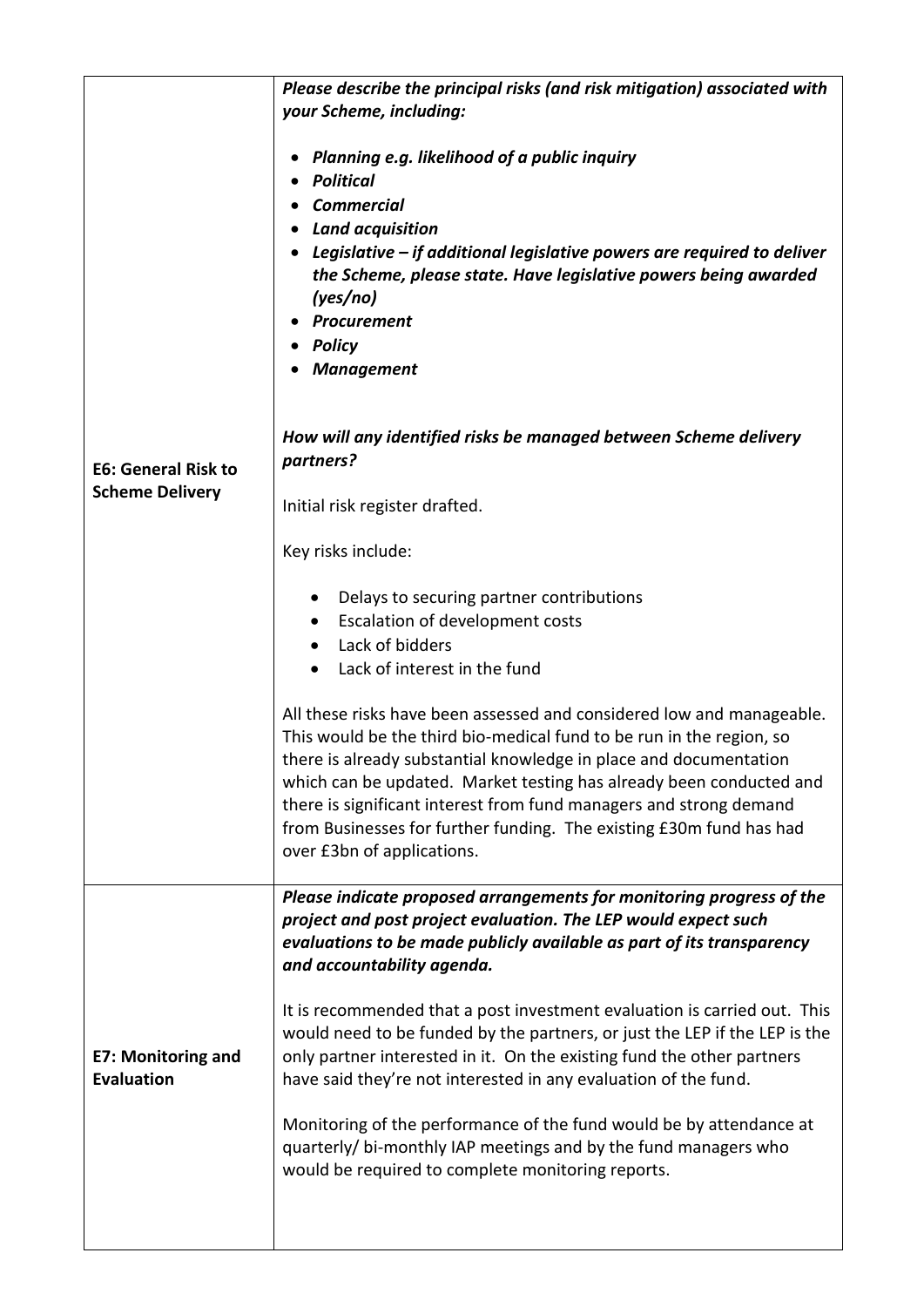**F: Commercial Case** This section outlines the proposed deal in relation to the preferred option outlined in the economic case.

| <b>F1: Products and</b><br><b>Services</b> | What goods and or services are being procured? E.g. are you going to<br>procure a building contractor and project management support?                                                                                                                                                                                                                                                                                                                                                                                                                         |
|--------------------------------------------|---------------------------------------------------------------------------------------------------------------------------------------------------------------------------------------------------------------------------------------------------------------------------------------------------------------------------------------------------------------------------------------------------------------------------------------------------------------------------------------------------------------------------------------------------------------|
|                                            | We would need to procure legal support to draft the legal<br>documentation and procure a fund management company.                                                                                                                                                                                                                                                                                                                                                                                                                                             |
| <b>F2: Procurement</b>                     | Please state how the project will be procured                                                                                                                                                                                                                                                                                                                                                                                                                                                                                                                 |
|                                            | The legal support can be procured through a tender process led by the<br>LEP.<br>The fund management service will be procured by GM with support<br>from the LEP and Bruntwood.                                                                                                                                                                                                                                                                                                                                                                               |
| F3: Value for Money                        | How will you ensure value for money?                                                                                                                                                                                                                                                                                                                                                                                                                                                                                                                          |
|                                            | The outputs will need to be agreed and set in the FM Invitation to<br>Tender. Bidders will be given the option to put forward alternative<br>outputs which will be assessed as part of the tender assessment. The<br>successful bidder will be contracted on the agreed outputs and their<br>achievement against these will be regularly monitored. There will be a<br>clause in their contract which will enable notice to be given to rectify<br>under-performance within 6 months and if not achieved the contract<br>can terminated and new FM appointed. |

# **G: Evidence and Supporting Information**